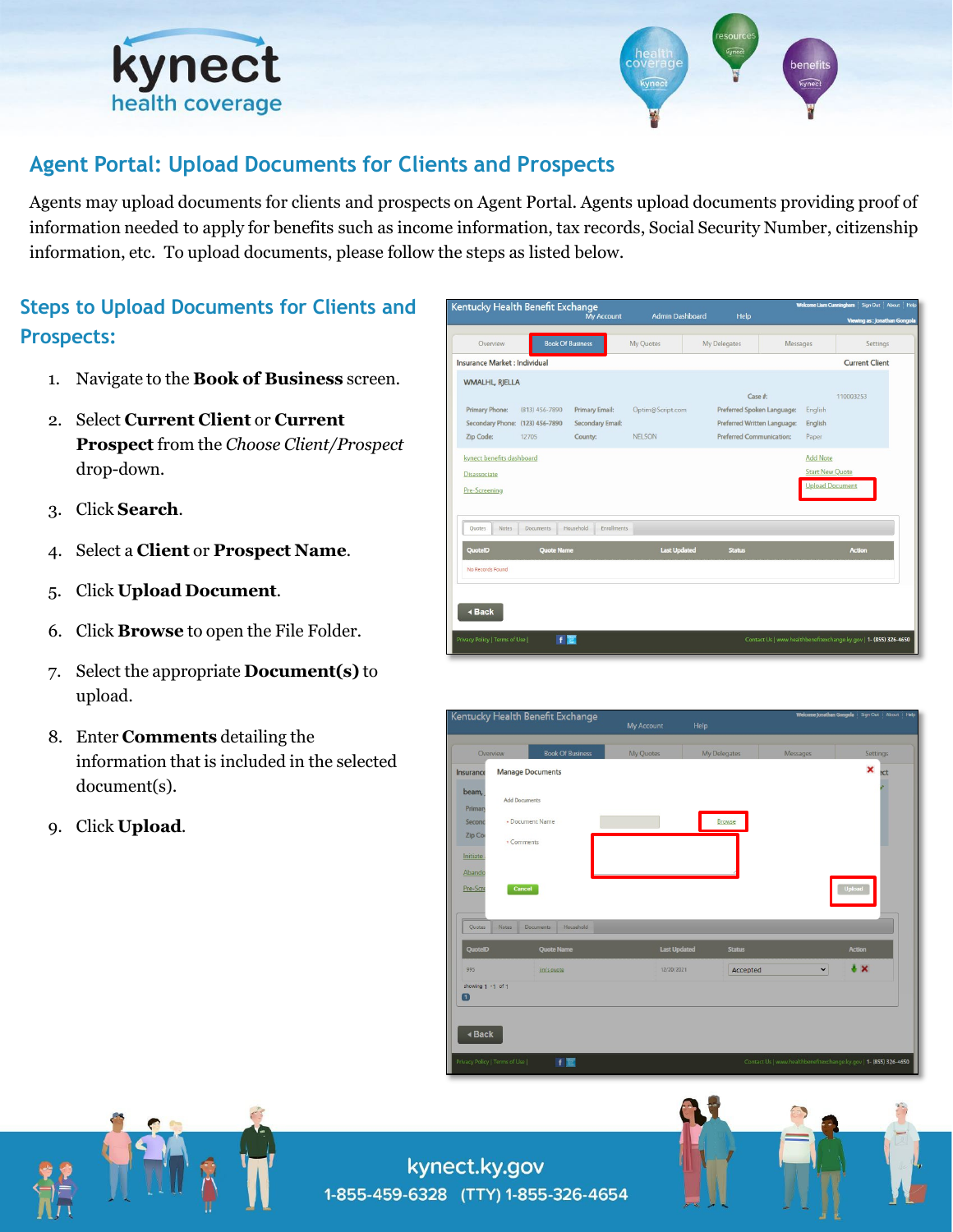![](_page_1_Picture_0.jpeg)

![](_page_1_Picture_1.jpeg)

# **Agent Portal: Upload Prospects**

Agents may upload prospects to Agent Portal one at a time by clicking **Create New Prospect** or may upload a group of prospects by uploading a **Prospect Template (Individual)**. To upload prospects, please follow the steps listed below. If Agents are reassociating with a client, they should not create a new prospect.

### **Steps to Create a New Prospect:**

- 1. Navigate to the **Book of Business** screen.
- 2. Select **Current Prospect** from the *Choose Client/Prospect* drop-down.
- 3. Click **Search**.
- 4. Click **Create New Prospect** at the bottom of the screen.
- 5. Enter **information** as applicable. Mandatory fields include: *First Name, Last Name, City, State, Primary Email Address,* and *Primary Phone.*
- 6. Click **Create Profile**.

### **Steps to Upload a Prospect Template:**

- 1. Click **Prospect Template (Individual)** to download an Excel file.
- 2. Enter **information** as applicable. Mandatory fields include: *First Name, Last Name, City, State, Primary Email Address,* and *Primary Phone*. Save the document.
- 3. Click **Upload Prospects** on the **Book of Business (Prospect)** screen.
- 4. Click **Upload Template**.
- 5. Select the **Prospect Template (Individual)**  from the file folder that was just created.
- 6. Click **Submit**.

![](_page_1_Picture_18.jpeg)

| $\begin{bmatrix} \Delta\phi_{\text{low}} & \text{low} \\ \frac{\Delta\phi_{\text{low}}}{\sqrt{2}}\cos\phi & \text{low} \end{bmatrix} \begin{bmatrix} \text{with} \quad \Delta\phi_{\text{low}} \\ \text{with} \quad \Delta\phi_{\text{low}} \end{bmatrix} = \begin{bmatrix} \text{with} \quad \text{with} \quad \text{with} \quad \text{with} \quad \text{with} \quad \text{with} \quad \text{with} \quad \text{with} \quad \text{with} \quad \text{with} \quad \text{with} \quad \text{with} \quad \text{with} \quad \text{with} \quad \text{with} \quad \text{with$<br>and the state of the state of the state of the state of the state of the state of the state of the state of the<br>$AB \longrightarrow \top \times \times A$<br>Gerlidential \ No Additional Protection /<br>Public Confidential - High Rick Confidential - Personal Information - |  |
|-------------------------------------------------------------------------------------------------------------------------------------------------------------------------------------------------------------------------------------------------------------------------------------------------------------------------------------------------------------------------------------------------------------------------------------------------------------------------------------------------------------------------------------------------------------------------------------------------------------------------------------------------------------------------------------------------------------------------------------------------------------------------------------------------------------------------------------------------------------|--|
|                                                                                                                                                                                                                                                                                                                                                                                                                                                                                                                                                                                                                                                                                                                                                                                                                                                             |  |
|                                                                                                                                                                                                                                                                                                                                                                                                                                                                                                                                                                                                                                                                                                                                                                                                                                                             |  |
|                                                                                                                                                                                                                                                                                                                                                                                                                                                                                                                                                                                                                                                                                                                                                                                                                                                             |  |
|                                                                                                                                                                                                                                                                                                                                                                                                                                                                                                                                                                                                                                                                                                                                                                                                                                                             |  |
| <u>A</u> B C D E F G H I J X L M N O P Q R S T U V W X I                                                                                                                                                                                                                                                                                                                                                                                                                                                                                                                                                                                                                                                                                                                                                                                                    |  |
|                                                                                                                                                                                                                                                                                                                                                                                                                                                                                                                                                                                                                                                                                                                                                                                                                                                             |  |
| Primary<br>Address Address<br>Email Email Secondary Email Primary          <br>Uses:<br>Secondar<br>Textional continues are control minuted into the lines that they cape state that partial part come address the final the those the those spectral that the phone spectral                                                                                                                                                                                                                                                                                                                                                                                                                                                                                                                                                                               |  |
|                                                                                                                                                                                                                                                                                                                                                                                                                                                                                                                                                                                                                                                                                                                                                                                                                                                             |  |
|                                                                                                                                                                                                                                                                                                                                                                                                                                                                                                                                                                                                                                                                                                                                                                                                                                                             |  |
|                                                                                                                                                                                                                                                                                                                                                                                                                                                                                                                                                                                                                                                                                                                                                                                                                                                             |  |
|                                                                                                                                                                                                                                                                                                                                                                                                                                                                                                                                                                                                                                                                                                                                                                                                                                                             |  |
|                                                                                                                                                                                                                                                                                                                                                                                                                                                                                                                                                                                                                                                                                                                                                                                                                                                             |  |
|                                                                                                                                                                                                                                                                                                                                                                                                                                                                                                                                                                                                                                                                                                                                                                                                                                                             |  |
|                                                                                                                                                                                                                                                                                                                                                                                                                                                                                                                                                                                                                                                                                                                                                                                                                                                             |  |
|                                                                                                                                                                                                                                                                                                                                                                                                                                                                                                                                                                                                                                                                                                                                                                                                                                                             |  |
|                                                                                                                                                                                                                                                                                                                                                                                                                                                                                                                                                                                                                                                                                                                                                                                                                                                             |  |
|                                                                                                                                                                                                                                                                                                                                                                                                                                                                                                                                                                                                                                                                                                                                                                                                                                                             |  |
|                                                                                                                                                                                                                                                                                                                                                                                                                                                                                                                                                                                                                                                                                                                                                                                                                                                             |  |
|                                                                                                                                                                                                                                                                                                                                                                                                                                                                                                                                                                                                                                                                                                                                                                                                                                                             |  |
|                                                                                                                                                                                                                                                                                                                                                                                                                                                                                                                                                                                                                                                                                                                                                                                                                                                             |  |
|                                                                                                                                                                                                                                                                                                                                                                                                                                                                                                                                                                                                                                                                                                                                                                                                                                                             |  |
|                                                                                                                                                                                                                                                                                                                                                                                                                                                                                                                                                                                                                                                                                                                                                                                                                                                             |  |
|                                                                                                                                                                                                                                                                                                                                                                                                                                                                                                                                                                                                                                                                                                                                                                                                                                                             |  |
|                                                                                                                                                                                                                                                                                                                                                                                                                                                                                                                                                                                                                                                                                                                                                                                                                                                             |  |
|                                                                                                                                                                                                                                                                                                                                                                                                                                                                                                                                                                                                                                                                                                                                                                                                                                                             |  |
|                                                                                                                                                                                                                                                                                                                                                                                                                                                                                                                                                                                                                                                                                                                                                                                                                                                             |  |
|                                                                                                                                                                                                                                                                                                                                                                                                                                                                                                                                                                                                                                                                                                                                                                                                                                                             |  |
|                                                                                                                                                                                                                                                                                                                                                                                                                                                                                                                                                                                                                                                                                                                                                                                                                                                             |  |
| > Individual Ret   @<br>$\pm$ 1                                                                                                                                                                                                                                                                                                                                                                                                                                                                                                                                                                                                                                                                                                                                                                                                                             |  |
| Working E II E - 1 + tos                                                                                                                                                                                                                                                                                                                                                                                                                                                                                                                                                                                                                                                                                                                                                                                                                                    |  |

kynect.ky.gov 1-855-459-6328 (TTY) 1-855-326-4654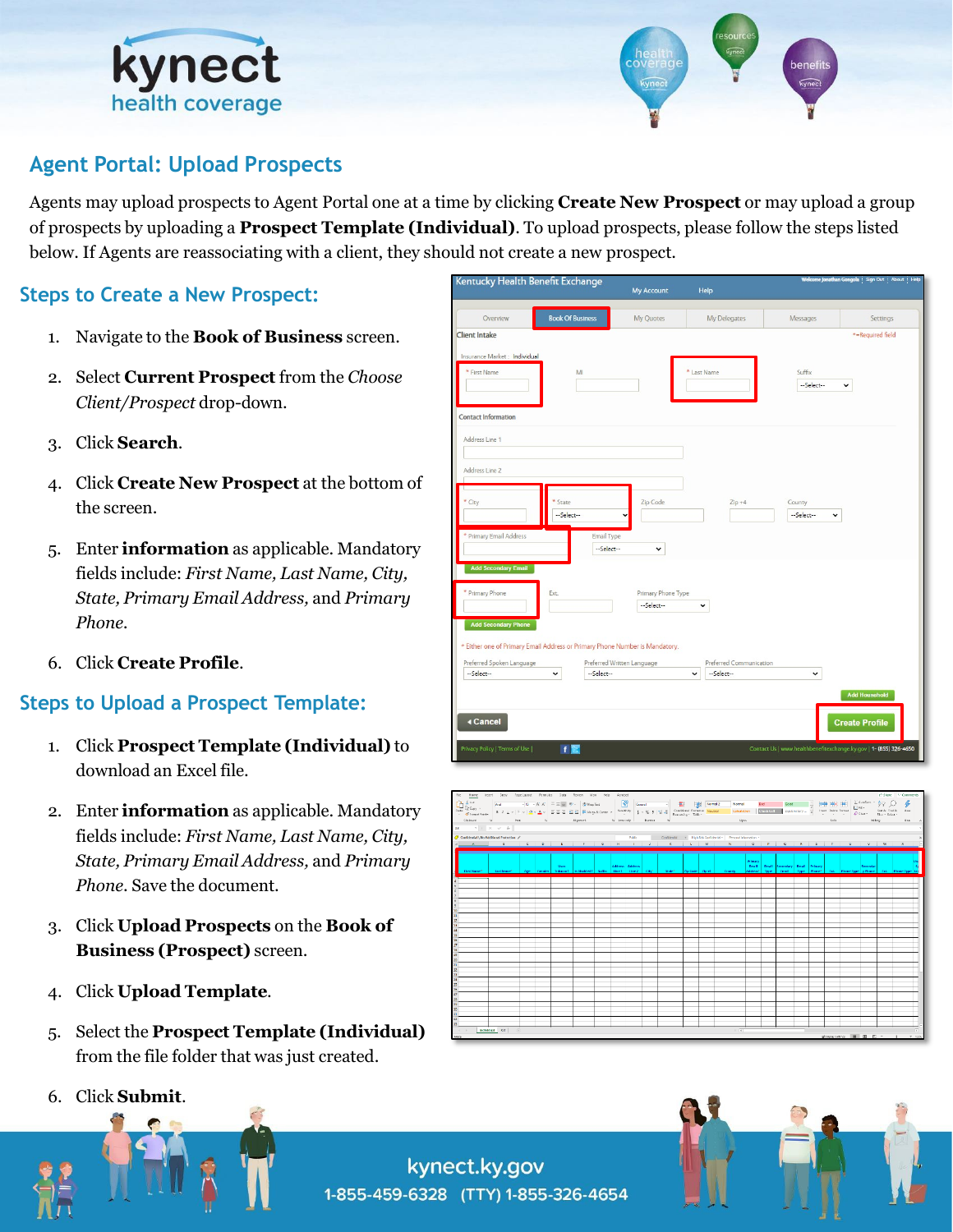![](_page_2_Picture_0.jpeg)

![](_page_2_Picture_1.jpeg)

## **Agent Portal: Create a Quote**

Agents may generate quotes for clients and prospects at any time through Agent Portal. Navigate to the **Book of Business**, select a **Client** or **Prospect**, click **Start New Quote**, enter **information**, and select a **medical and/or dental plan** to send to the client or prospect.

#### **Start a Quote:**

- 1. Navigate to the **Book of Business** screen.
- 2. Select the **Client** or **Prospect** who will receive the quote.
- 3. Click **Start New Quote**.
- 4. Enter the **Quote Name, Coverage Effective Date, County,** and **Member Details**.
- 5. Click **Generate Plans**.

# **Compare Plans and Send Quote to Prospect/Client:**

- 1. Select any **filter criteria** and click **Apply** to narrow search results.
- 2. Check **Compare** on any medical plans to select for comparison.
- 3. Click **Compare Selected Plans**.
- 4. Once a plan is selected, check **Add To Cart**.
- 5. Click **Next** to compare dental plans and follow steps 1-4 above.
- 6. Click **Send to Client**.
- 7. Click **Send Quote**.

![](_page_2_Picture_18.jpeg)

kynect.ky.gov 1-855-459-6328 (TTY) 1-855-326-4654